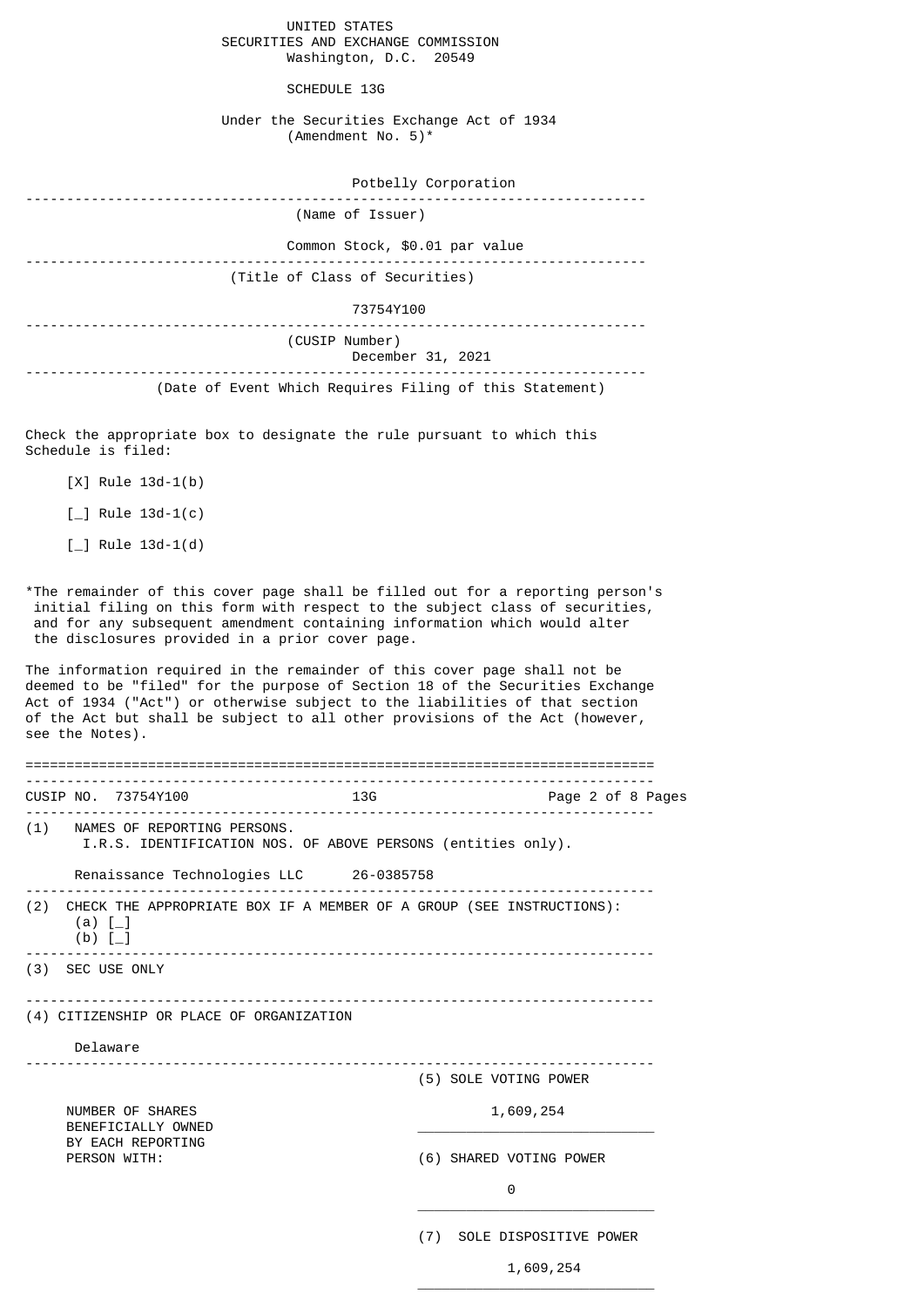|     | (9) AGGREGATE AMOUNT BENEFICIALLY OWNED BY EACH REPORTING PERSON                                                                                           |                   |                                                         |
|-----|------------------------------------------------------------------------------------------------------------------------------------------------------------|-------------------|---------------------------------------------------------|
|     | 1,609,254                                                                                                                                                  |                   |                                                         |
|     | (10) CHECK BOX IF THE AGGREGATE AMOUNT IN ROW (9) EXCLUDES CERTAIN SHARES<br>(SEE INSTRUCTIONS)                                                            |                   | $\left[\begin{smallmatrix}1\\1\end{smallmatrix}\right]$ |
|     | (11) PERCENT OF CLASS REPRESENTED BY AMOUNT IN ROW (9)                                                                                                     |                   |                                                         |
|     | 5.60 %                                                                                                                                                     |                   |                                                         |
|     | ----------------------------------<br>(12) TYPE OF REPORTING PERSON (SEE INSTRUCTIONS)                                                                     |                   |                                                         |
|     | ΙA                                                                                                                                                         |                   |                                                         |
|     |                                                                                                                                                            | Page 2 of 8 pages |                                                         |
|     |                                                                                                                                                            | Page 3 of 8 pages | -------------------------                               |
|     | CUSIP NO. 73754Y100                                                                                                                                        | 13G               | Page 3 of 8 Pages                                       |
|     | (1) NAMES OF REPORTING PERSONS.<br>I.R.S. IDENTIFICATION NOS. OF ABOVE PERSONS (ENTITIES ONLY).                                                            |                   |                                                         |
|     | RENAISSANCE TECHNOLOGIES HOLDINGS CORPORATION 13-3127734                                                                                                   |                   |                                                         |
| (2) | CHECK THE APPROPRIATE BOX IF A MEMBER OF A GROUP (SEE INSTRUCTIONS)<br>(a) $[-]$<br>$(b)$ [                                                                |                   |                                                         |
|     | (3) SEC USE ONLY                                                                                                                                           |                   |                                                         |
|     |                                                                                                                                                            |                   |                                                         |
|     | (4) CITIZENSHIP OR PLACE OF ORGANIZATION                                                                                                                   |                   |                                                         |
|     | Delaware                                                                                                                                                   |                   |                                                         |
|     |                                                                                                                                                            |                   | (5) SOLE VOTING POWER                                   |
|     | NUMBER OF SHARES<br>BENEFICIALLY OWNED<br>BY EACH REPORTING<br>PERSON WITH:                                                                                |                   | 1,609,254                                               |
|     |                                                                                                                                                            |                   | (6) SHARED VOTING POWER                                 |
|     |                                                                                                                                                            |                   | 0                                                       |
|     |                                                                                                                                                            |                   | (7) SOLE DISPOSITIVE POWER                              |
|     |                                                                                                                                                            |                   | 1,609,254                                               |
|     |                                                                                                                                                            | (8)               | SHARED DISPOSITIVE POWER                                |
|     |                                                                                                                                                            |                   | 0                                                       |
|     |                                                                                                                                                            |                   |                                                         |
|     | (9) AGGREGATE AMOUNT BENEFICIALLY OWNED BY EACH REPORTING PERSON                                                                                           |                   |                                                         |
|     | 1,609,254                                                                                                                                                  |                   |                                                         |
|     | (10) CHECK BOX IF THE AGGREGATE AMOUNT IN ROW (9) EXCLUDES CERTAIN SHARES<br>(SEE INSTRUCTIONS)<br>$\left[\begin{smallmatrix}1\\1\end{smallmatrix}\right]$ |                   |                                                         |
|     | ---------------------<br>(11) PERCENT OF CLASS REPRESENTED BY AMOUNT IN ROW (9)                                                                            |                   |                                                         |
|     | 5.60 %                                                                                                                                                     |                   |                                                         |
|     | (12) TYPE OF REPORTING PERSON (SEE INSTRUCTIONS)<br>HС                                                                                                     |                   |                                                         |
|     |                                                                                                                                                            | Page 3 of 8 pages |                                                         |
|     |                                                                                                                                                            |                   |                                                         |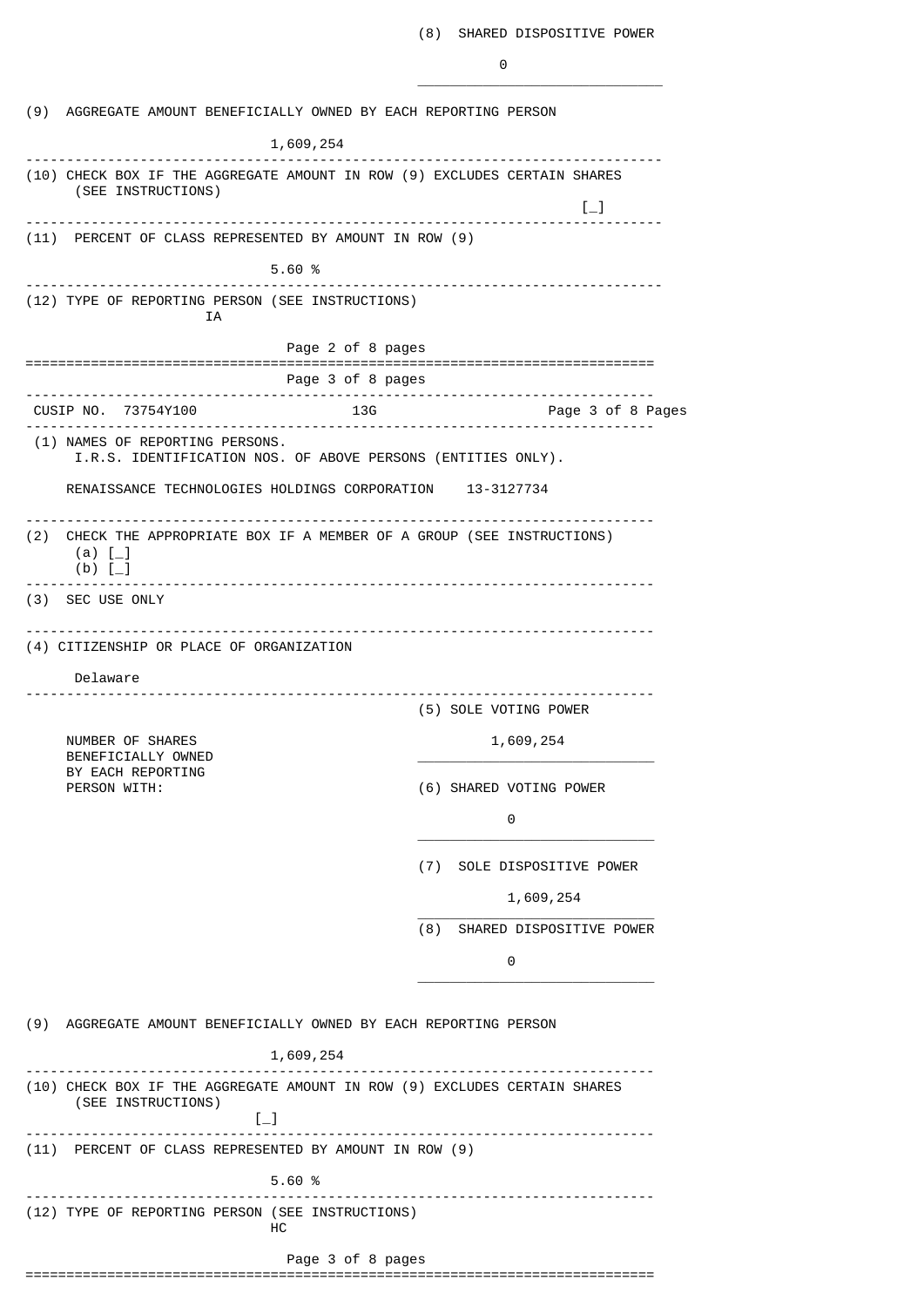|                                     | CUSIP NO. 73754Y100                                                                                                                                            |
|-------------------------------------|----------------------------------------------------------------------------------------------------------------------------------------------------------------|
| Item 1.                             |                                                                                                                                                                |
|                                     | (a) Name of Issuer                                                                                                                                             |
|                                     | Potbelly Corporation                                                                                                                                           |
|                                     | (b) Address of Issuer's Principal Executive Offices.                                                                                                           |
|                                     | 111 N. Canal Street, Suite 325, Chicago, Illinois 60606                                                                                                        |
| Item 2.                             |                                                                                                                                                                |
|                                     | (a) Name of Person Filing:                                                                                                                                     |
|                                     | This Schedule 13G is being filed by Renaissance Technologies LLC<br>("RTC") and Renaissance Technologies Holdings Corporation ("RTHC").                        |
|                                     | (b) Address of Principal Business Office or, if none, Residence.                                                                                               |
|                                     | The principal business address of the reporting persons is:                                                                                                    |
|                                     | 800 Third Avenue<br>New York, New York 10022                                                                                                                   |
|                                     | (c) Citizenship.                                                                                                                                               |
|                                     | RTC is a Delaware limited liability company, and<br>RTHC is a Delaware corporation.                                                                            |
|                                     | (d) Title of Class of Securities.                                                                                                                              |
|                                     | Common Stock, \$0.01 par value                                                                                                                                 |
|                                     | (e) CUSIP Number.                                                                                                                                              |
|                                     | 73754Y100                                                                                                                                                      |
|                                     | Page 4 of 8 pages                                                                                                                                              |
|                                     | =======================<br>Item 3. If this statement is filed pursuant to Rule 13d-1(b) or 13-d-2(b)<br>or (c), check whether the person filing is a:          |
| (a) $[-]$                           | Broker or dealer registered under section 15 of the Act.<br>Bank as defined in section $3(a)(6)$ of the Act.                                                   |
| (b) $[-]$<br>$(c)$ [_]<br>(d) $[-]$ | Insurance Company as defined in section $3(a)(19)$ of the Act.<br>Investment Company registered under section 8 of the Investment                              |
| $(e)$ $[x]$                         | Company Act.<br>Investment Adviser in accordance with Sec. 240.13d-1(b)(1)(ii)(E).                                                                             |
| $(f)$ [_]                           | Employee Benefit Plan or Endowment Fund in accordance with<br>Sec. $240.13d-1(b)(1)(ii)(F)$ .                                                                  |
| $(g)$ [_]<br>(h) $[-]$              | Parent holding company, in accordance with Sec. 240.13d-1(b)(1)(ii)(G).<br>A savings associations as defined in Section 3(b) of the Federal                    |
| (i) [                               | Deposit Insurance Act.<br>A church plan that is excluded from the definition of an investment                                                                  |
| (j) [_]                             | company under section $3(c)(14)$ of the Investment Company Act of 1940.<br>Group, in accordance with Sec. 240.13d-1(b)(1)(ii)(J).                              |
|                                     | Item 4. Ownership.                                                                                                                                             |
|                                     | (a) Amount beneficially owned.                                                                                                                                 |
|                                     | RTC:<br>1,609,254<br>shares<br>RTHC:<br>shares, comprising the shares beneficially owned<br>1,609,254<br>by RTHC, because of RTHC's majority ownership of RTC. |
|                                     | (b) Percent of Class.                                                                                                                                          |
|                                     | RTC:<br>5.60 %<br>RTHC:<br>5.60 %                                                                                                                              |
| (c)                                 | Number of shares as to which the person has:                                                                                                                   |
|                                     | (i) sole power to vote or to direct the vote:                                                                                                                  |
|                                     | RTC:<br>1,609,254<br>1,609,254<br>RTHC:                                                                                                                        |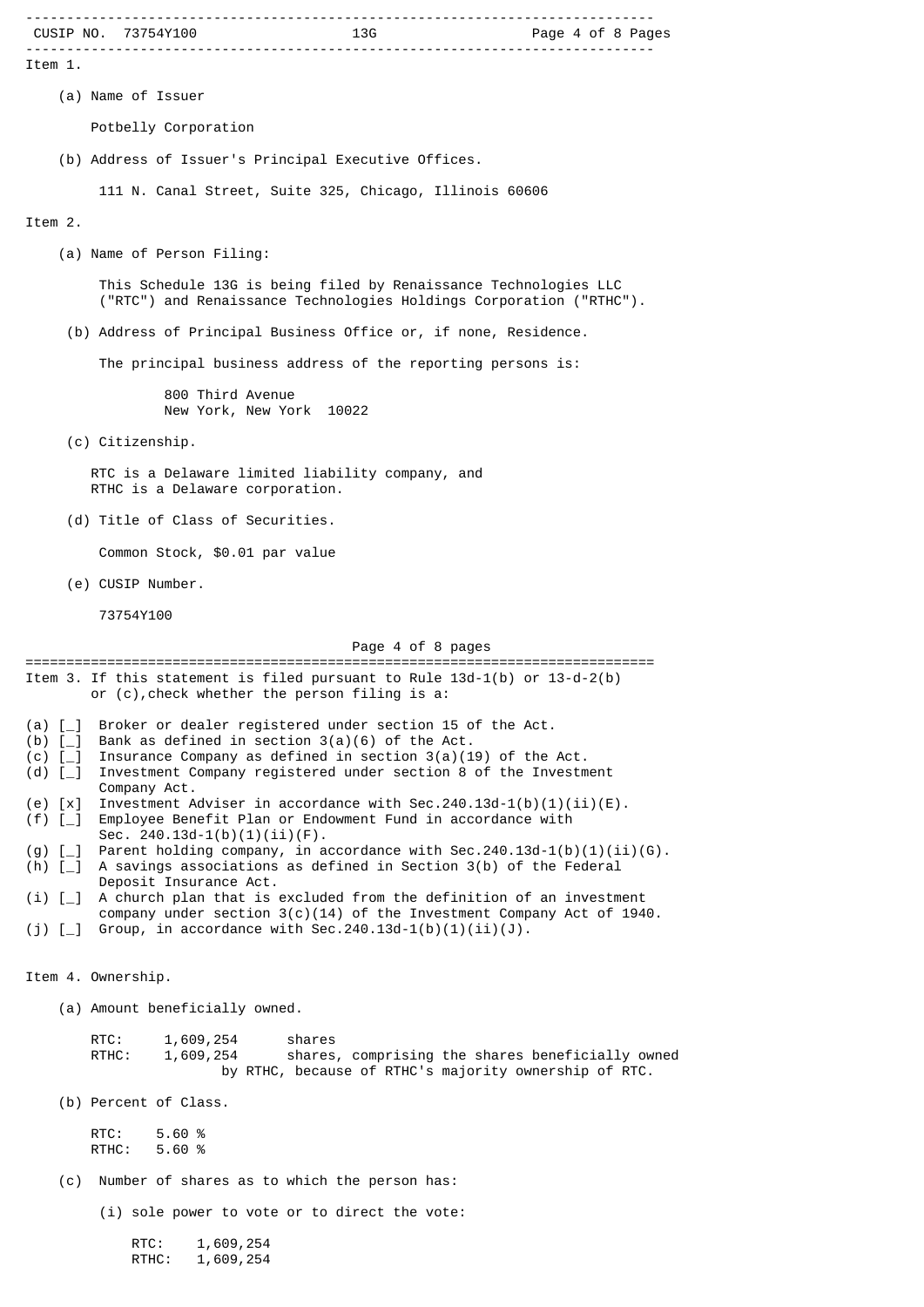| (ii) Shared power to vote or to direct the vote:<br>0                                                                                                                                                                                                                                                                                                                                                                                                                 |  |  |  |  |
|-----------------------------------------------------------------------------------------------------------------------------------------------------------------------------------------------------------------------------------------------------------------------------------------------------------------------------------------------------------------------------------------------------------------------------------------------------------------------|--|--|--|--|
| (iii) sole power to dispose or to direct the disposition of:                                                                                                                                                                                                                                                                                                                                                                                                          |  |  |  |  |
| RTC:<br>1,609,254<br>RTHC:<br>1,609,254                                                                                                                                                                                                                                                                                                                                                                                                                               |  |  |  |  |
| Shared power to dispose or to direct the disposition of:<br>(iv)                                                                                                                                                                                                                                                                                                                                                                                                      |  |  |  |  |
| RTC:<br>0<br>RTHC:<br>0                                                                                                                                                                                                                                                                                                                                                                                                                                               |  |  |  |  |
| Page 5 of 8 pages<br>======                                                                                                                                                                                                                                                                                                                                                                                                                                           |  |  |  |  |
| Item 5. Ownership of Five Percent or Less of a Class.                                                                                                                                                                                                                                                                                                                                                                                                                 |  |  |  |  |
| If this statement is being filed to report the fact that as of the<br>date hereof the reporting person has ceased to be the beneficial<br>owner of more than five percent of the class of securities,<br>check the following: $[\ ]$                                                                                                                                                                                                                                  |  |  |  |  |
| Item 6. Ownership of More than Five Percent on Behalf of Another Person.                                                                                                                                                                                                                                                                                                                                                                                              |  |  |  |  |
| Certain funds and accounts managed by RTC have the right to receive<br>dividends and proceeds from the sale of the securities which are<br>the subject of this report.                                                                                                                                                                                                                                                                                                |  |  |  |  |
| Item 7. Identification and Classification of the Subsidiary Which Acquired<br>the Security Being Reported on by the Parent Holding Company.<br>Not applicable                                                                                                                                                                                                                                                                                                         |  |  |  |  |
| Item 8. Identification and Classification of Members of the Group.                                                                                                                                                                                                                                                                                                                                                                                                    |  |  |  |  |
| Not applicable                                                                                                                                                                                                                                                                                                                                                                                                                                                        |  |  |  |  |
| Item 9. Notice of Dissolution of a Group.                                                                                                                                                                                                                                                                                                                                                                                                                             |  |  |  |  |
| Not applicable                                                                                                                                                                                                                                                                                                                                                                                                                                                        |  |  |  |  |
| Page 6 of 8 pages                                                                                                                                                                                                                                                                                                                                                                                                                                                     |  |  |  |  |
| Item 10. Certification                                                                                                                                                                                                                                                                                                                                                                                                                                                |  |  |  |  |
| By signing below I certify that, to the best of my knowledge and belief,<br>the securities referred to above were acquired and are held in the ordinary<br>course of business and not acquired and are not held for the purpose of or<br>with the effect of changing or influencing the control of the issuer of the<br>securities and were not acquired and are not held in connection with or as<br>a participant in any transaction having that purpose or effect. |  |  |  |  |
| SIGNATURE                                                                                                                                                                                                                                                                                                                                                                                                                                                             |  |  |  |  |
| After reasonable inquiry and to the best of my knowledge and belief, I<br>certify that the information set forth in this statement is true, complete<br>and correct.                                                                                                                                                                                                                                                                                                  |  |  |  |  |

Date: February 11, 2022

Renaissance Technologies LLC

 By: /s/ James S. Rowen Chief Operating Officer